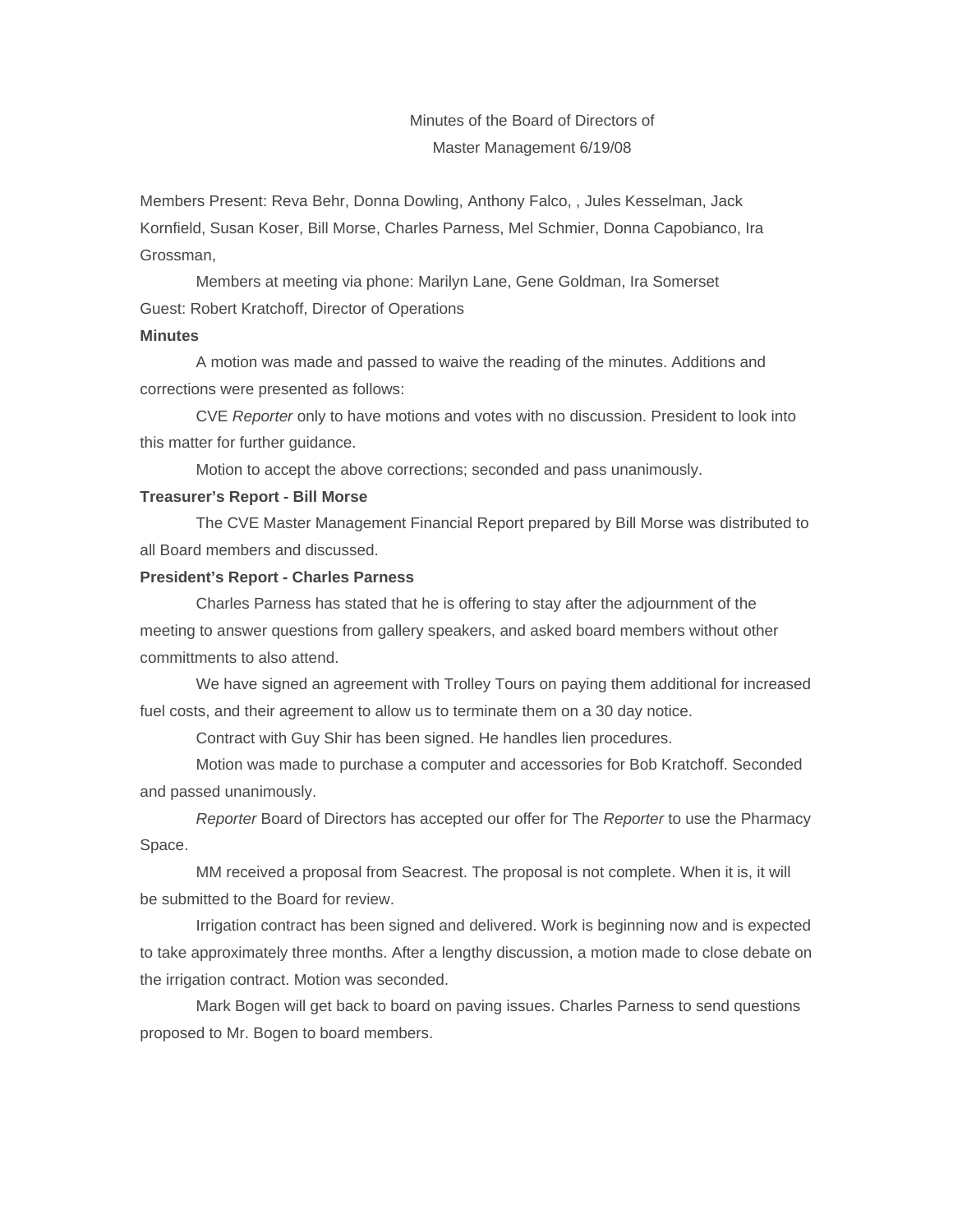MM has been advised by COOCVE that MM will no longer be involved with the administration of insurance matters. MM insurance premiums will be collected by adding it to our coupon.

#### **Correspondence - Susan Koser**

Letter from Roslyn Nehls – regarding benches, stop signs and trolleys driving too fast. Daniel Ribeaneu – cable boxes being installed, trolley bad shocks and speeding

Sandy Knoller – Dumpster overflowing, three cement blocks in front of building need to be replaced, trees to be replaced on Military Trail.

John Massamani and Alice Winapool– MM to maintain center of road between Oakridge p and O

Florence Kessler – does she still need to pay fees as she is not using services since apartment was burnt.

May Robinson – Birds in trees

Martin Freedman – people are climbing Hillsboro fences

Michael Koser – wants to look into Satellite TV instead of Comcast

MM received a petition from approximately 125 residents regarding four steps on Trolley.

A Motion was made to copy Board Members, upon their request to the office administrator, of responses to letters received from the community sent out by MM Board. Motion seconded. Motion defeated (4 to 7)

#### **Broward Mass Transit**

Broward County Transportation Department discussed to the MM Board changes to the current bus routes that affect CVE. Contract will continue through the end of the year. They supplied a proposed schedule to the MM Board showing the new routes as well as proposed financial impact to CV. They currently run five routes. A survey prepared by the Broward County Transportation Department to learn how Century Village riders currently use the Village buses will be distributed to the community. The main problem is that they will no longer bring their buses into CVE for connection with the trolleys. Reva Behr will head a committee on these changes with support from Donna Dowling and Donna Capobianco.

### **Committee Reports**

#### **Canals – Anthony Falco and Jack Kornfield**

The Board had a discussion on the Reduction of Water-Shoreline Erosion in CVE. The cost of repairing erosion is high. Reduction in erosion can be reduced by; establishing a strong root system along shoreline and absorbing some wave energy before the energy can be reached to the shore. A protective aquatic-plant shoreline buffer is in the best interest of MM. Depending on the amount of shoreline, it is possible there would be a slight reduction in the cost of our lake maintenance program. These areas would be sprayed three to four times a year to keep them